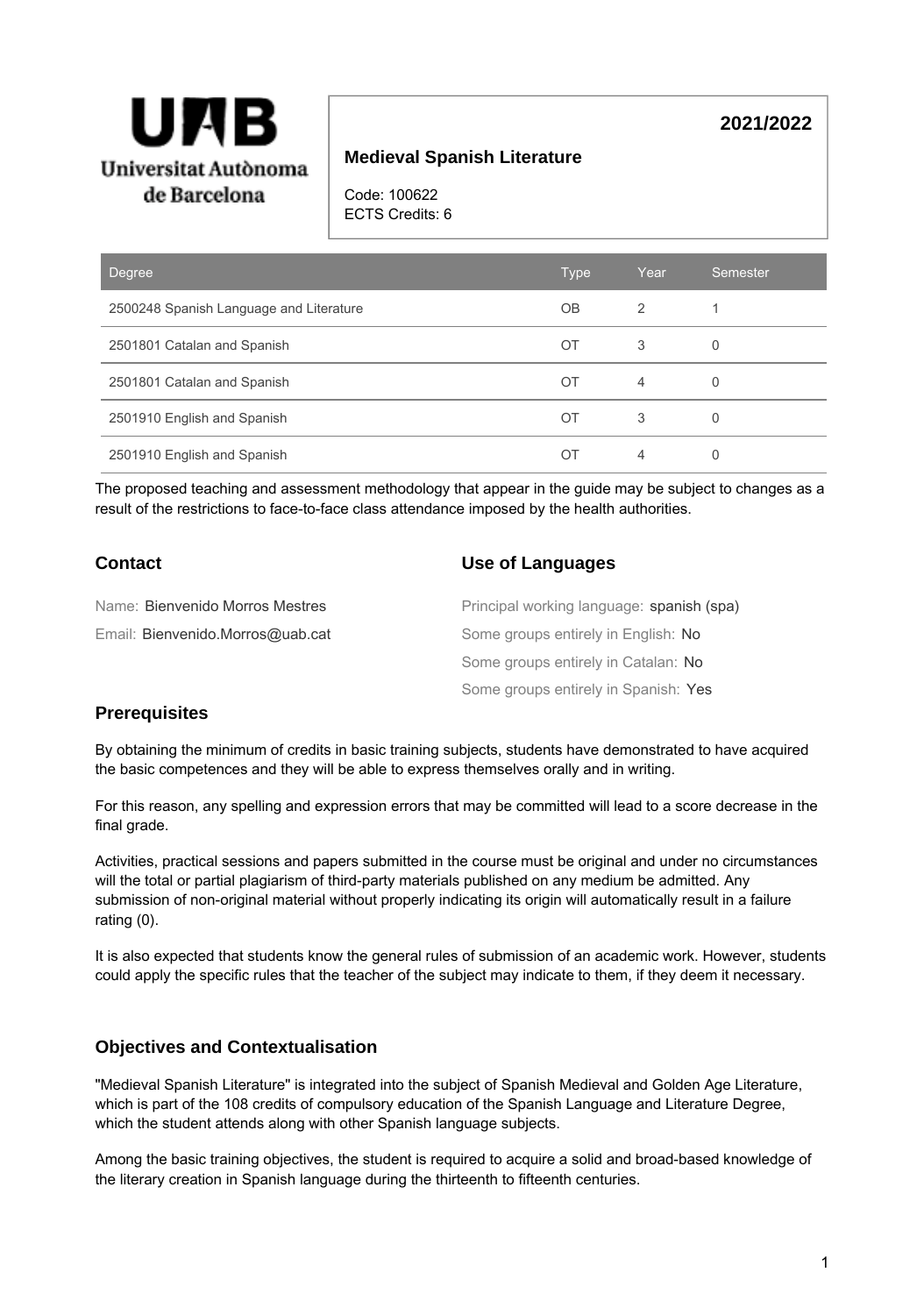The main periods, the currents of thought and culture, the literary genres, the schools and authors, and the works of greater importance will be characterised. With regard to the latter, the course includes an in-depth analysis of five complete works and several fragmentary texts, on which information of a historical and artistic nature will be provided.

On the other hand, students will apply their acquired specific competences in the realization of speeches, both oral and written, related to the area of Spanish literature by using the methods, concepts and literary theories they have acquired.

# **Competences**

Spanish Language and Literature

- Demonstrate knowledge of the history of Spanish and Latin American literature, with special attention to the evolution of genres, movements, trends, trends and styles, and relate them to their historical, artistic and ideological context.
- Master the techniques and methods of literary text analysis and critical analysis of works as a whole and its related disciplines: rhetoric and poetics.
- Students must be capable of collecting and interpreting relevant data (usually within their area of study) in order to make statements that reflect social, scientific or ethical relevant issues.
- Students must be capable of communicating information, ideas, problems and solutions to both specialised and non-specialised audiences.
- Students must develop the necessary learning skills to undertake further training with a high degree of autonomy.

Catalan and Spanish

- Demonstrate knowledge of the history of Spanish and Latin American literature, with special attention to the evolution of genres, movements, trends, trends and styles, and relate them to their historical, artistic and ideological context.
- Master the techniques and methods of literary text analysis and critical analysis of works as a whole and its related disciplines: rhetoric and poetics.
- Students have the ability to gather and interpret relevant data (normally within their study area) to issue judgments that include reflection on important issues of social, scientific or ethical.
- Students must be capable of communicating information, ideas, problems and solutions to both specialised and non-specialised audiences.
- Students must develop the necessary learning skills in order to undertake further training with a high degree of autonomy.

English and Spanish

- Demonstrate knowledge of the history of Spanish and Latin American literature, with special attention to the evolution of genres, movements, trends, trends and styles, and relate them to their historical, artistic and ideological context.
- Master the techniques and methods of literary text analysis and critical analysis of works as a whole and its related disciplines: rhetoric and poetics.
- Students have the ability to gather and interpret relevant data (normally within their study area) to issue judgments that include reflection on important issues of social, scientific or ethical.
- Students must be capable of communicating information, ideas, problems and solutions to both specialised and non-specialised audiences.
- Students must develop the necessary learning skills in order to undertake further training with a high degree of autonomy.

# **Learning Outcomes**

- 1. Comment an medieval text with figures of thought and expression.
- 2. Comment text seventeenth century with figures of thought and expression.
- 3. Critically interpret literary works take into account the relationships between different areas of literature and its relationships with human, artistic and social areas.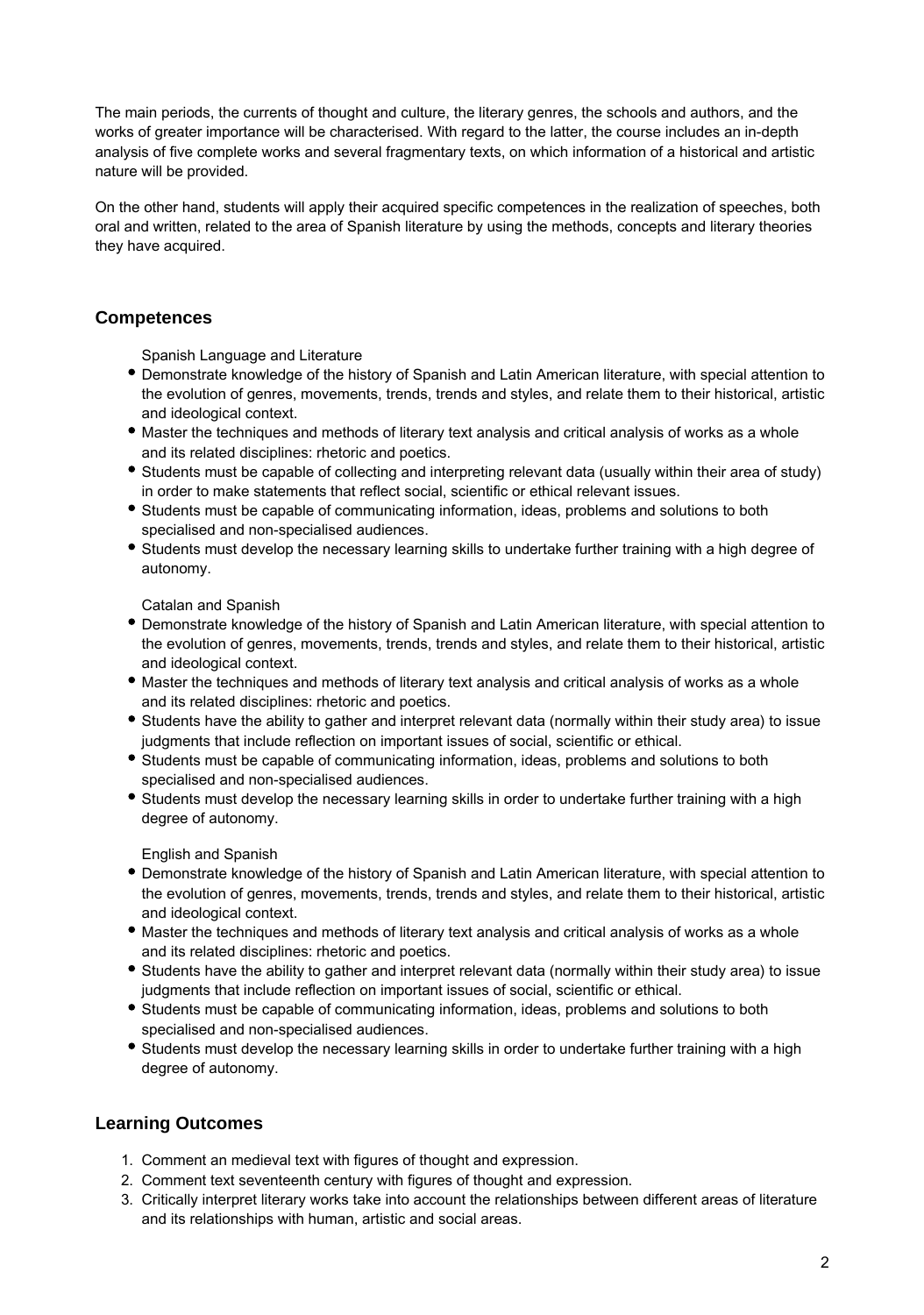- 4. Critically interpret literary works, taking into account the relationships between the different areas within literature and their relationship to humanistic, artistic and social areas.
- 5. Critically interpreting literary works taking into account the relationships between the different areas of literature and its relationships with human, artistic and social areas.
- 6. Discriminate and analyze the main features of the genres of medieval literature.
- 7. Present works in formats tailored to the needs and personal styles, both individual and small group.
- 8. Relate different literary aspects of works of medieval Spanish literature.
- 9. Social contextualize and ideologically medieval literary production.
- 10. Submitting works in accordance with both individual and small group demands and personal styles.
- 11. Use suitable terminology when drawing up an academic text.
- 12. Using suitable terminology when drawing up an academic text.

### **Content**

1. The Hispanic epic and the Romancero: history and poets, epic cycles, heroic models, transfer to other channels

2. The clergy and their survival: models of culture, pious worlds, universes of roman, false autobiographies

3. The prose of the thirteenth and fourteenth centuries: historiography, exempla, mirrors of princes

4. The lyric: traditional pieces, troubadour patterns, late-medieval songbooks

5. Prose of ideas and prose fiction in the autumn of the Middle Ages: new influences, new audiences, new genres:

6. Perspectives about the theater: liturgical traditions, courtly splendors, metamorphosis of the shepherd, humanistic comedy.

# **Methodology**

The learning time of this subject by the students is approximately distributed as follows:

- Directed activities (35%). These activities are divided into master classes and seminars and classroom practices led by the faculty, in which theoretical explanation is combined with discussion of all types of texts.

- Supervised activities (10%). These tutorials are programmed by the teacher, dedicated to correcting and commenting on problems at different levels of literary analysis.

- Autonomous activities (45%). These activities include both time devoted to individual study and production of reviews, papers and analytical comments written, as well as oral presentations.

- Evaluation activities (10%). The evaluation of the subject will be carried out through written tests.

Annotation: Within the schedule set by the centre or degree programme, 15 minutes of one class will be reserved for students to evaluate their lecturers and their courses or modules through questionnaires.

# **Activities**

| <b>Title</b>                      | <b>Hours</b> | <b>ECTS</b> | <b>Learning Outcomes</b> |
|-----------------------------------|--------------|-------------|--------------------------|
| Type: Directed                    |              |             |                          |
| Theoretical and practical classes | 60           | 2.4         | 2, 1, 9, 6, 12, 10, 8    |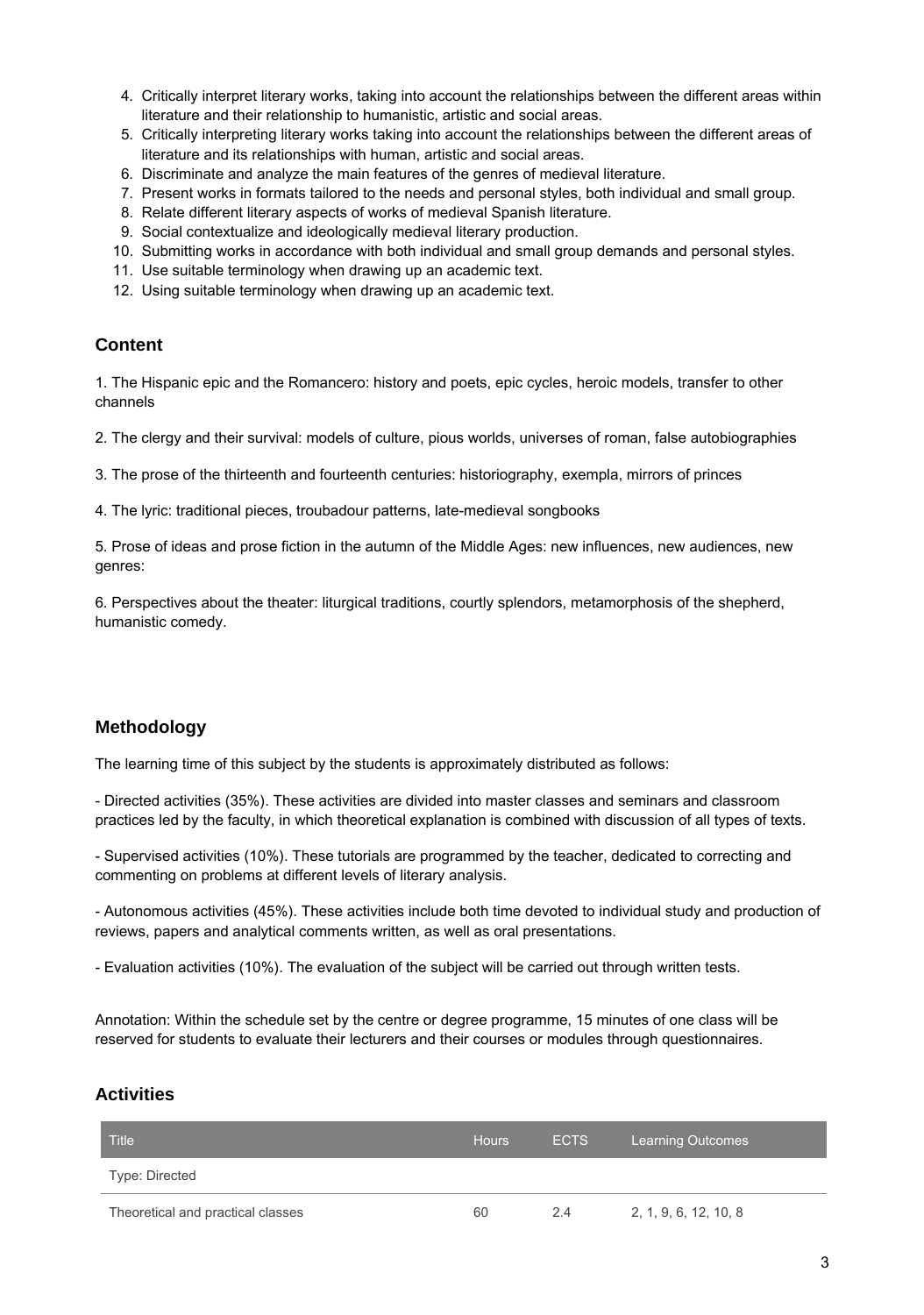| Type: Supervised                      |    |     |                       |
|---------------------------------------|----|-----|-----------------------|
| Tutorials (scheduled in advance)      | 15 | 0.6 | 2, 1, 9, 6, 12, 10, 8 |
| Type: Autonomous                      |    |     |                       |
| Test Preparation, materials and study | 75 |     | 2, 1, 9, 6, 12, 10, 8 |

# **Assessment**

50% of the grade depends on the final exam, proving the knowledge of the fundamental contents.

During the course there will be two short essays (around 5 pages), the first one about one of the mandatory readings, considered in its entirety and the second on any other work of medieval Spanish literature, from the guidelines that the teacher will indicate in due course. The value of these exercises is 20% each.

The remaining 10% depends on active participation in text comments classes. Failing that, the student can present the review of one of the works included in the recommended bibliography, or other related ones

Very important: it is necessary to pass in the first instance at least 40% of the subject. That is to say: it is admissible only the re-evaluation either of the exam or of the works.

The grade obtained is counted for the final average.

The student who does not perform one of the three tests will be considered "Not evaluated".

In the event of a student committing any irregularity that may lead to a significant variation in the grade awarded to an assessment activity, the student will be given a zero for this activity, regardless of any disciplinary process that may take place. In the event of several irregularities in assessment activities of the same subject, the student will be given a zero as the final grade for this subject.

In the event that tests or exams cannot be taken onsite, they will be adapted to an online format made available through the UAB's virtual tools (original weighting will be maintained). Homework, activities and class participation will be carried out through forums, wikis and/or discussion on Teams, etc. Lecturers will ensure that students are able to access these virtual tools, or will offer them feasible alternatives.

| <b>Title</b>        | Weighting | <b>Hours</b> | <b>ECTS</b> | <b>Learning Outcomes</b>              |
|---------------------|-----------|--------------|-------------|---------------------------------------|
| Class participation | 10%       | 0            | 0           | 2, 1, 9, 6, 12, 4, 10, 8              |
| Essay 1             | 20%       | 0            | 0           | 2, 1, 9, 6, 12, 5, 3, 4, 10, 8        |
| Essay 2             | 20%       | 0            | 0           | 2, 1, 9, 6, 12, 4, 10, 8              |
| <b>Final Test</b>   | 50%       | 0            | 0           | 2, 1, 9, 6, 12, 11, 5, 3, 4, 10, 7, 8 |

#### **Assessment Activities**

#### **Bibliography**

#### Mandatory readings

Cantar de Mio Cid, ed. Alberto Montaner, Centro para la Edición de los Clásicos Españoles-Galaxia Gutenberg-Círculo de Lectores (Biblioteca Clásica), Barcelona, 2007; o bien Crítica (Clásicos y modernos), Barcelona, 2007.